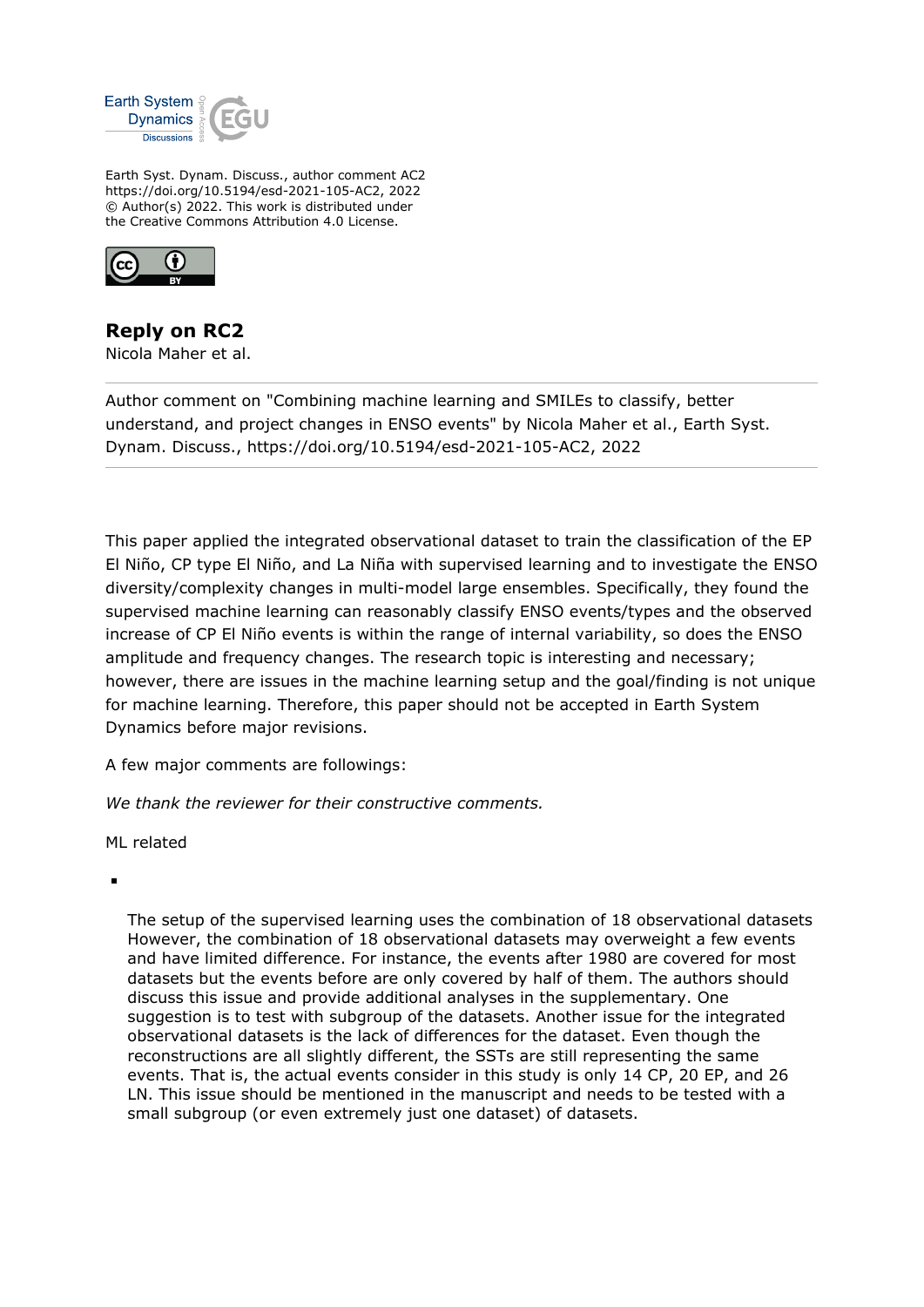*We will retest the algorithm with only HadISST and add the results to Table 3. However, we will continue to use this method as shown by Pascolini-Campbell et al 2015, events are classified quite differently when using different data products. As such we believe the use of many products is justified in this study.* 

The setup of the supervised learning uses the features from 5 regions from October to March. However, limited dynamical reasons are provided and other regions and times should be mentioned (or even tested). For example, the authors show results from the smaller regions and times in the supplementary, but not larger regions and times. For instance, the north subtropical region is known to be important for the onset of CP El Niño and recent papers have found an improvement from including it (Tseng et al., 2021). And the summer is related to how specific ENSO type is onset (Yu & Fang 2018). The authors should provide dynamical reasons for the choice of the regions and times, otherwise, the study should examine more regions and times for showing the current choice is an optimal one.

*We believe that keeping this is important because it provides context by comparing to other studies and it shows there is no clear relationship between amplitude change and the zonal gradient change when evaluating many SMILEs. While we don't explain the dynamics, our approach is a purely statistical exercise that makes use of more data than other studies and is therefore more robust and a valuable contribution.*

The comparison of the increased CP El Niño frequency to SMILEs should be more precise. The authors use the ensemble spreads in each year to consider as the range of change for the internal variability; however, this is different with the increased CP El Niño frequency over a certain period. The authors should check how large the CP El Niño frequency can change in each ensemble and discuss the spread of the changes for all SMILEs.

*This is why we added the ensemble member 1. We will assess the max trend and min trend of the ensembles to better evaluate this in the revised manuscript.* 

Minor comments are provided below:

ř.

÷

 $\blacksquare$ 

*All minor comments will be address in the revision. For 3. We will revise the Figure to make it clearer and easier to interpret.*